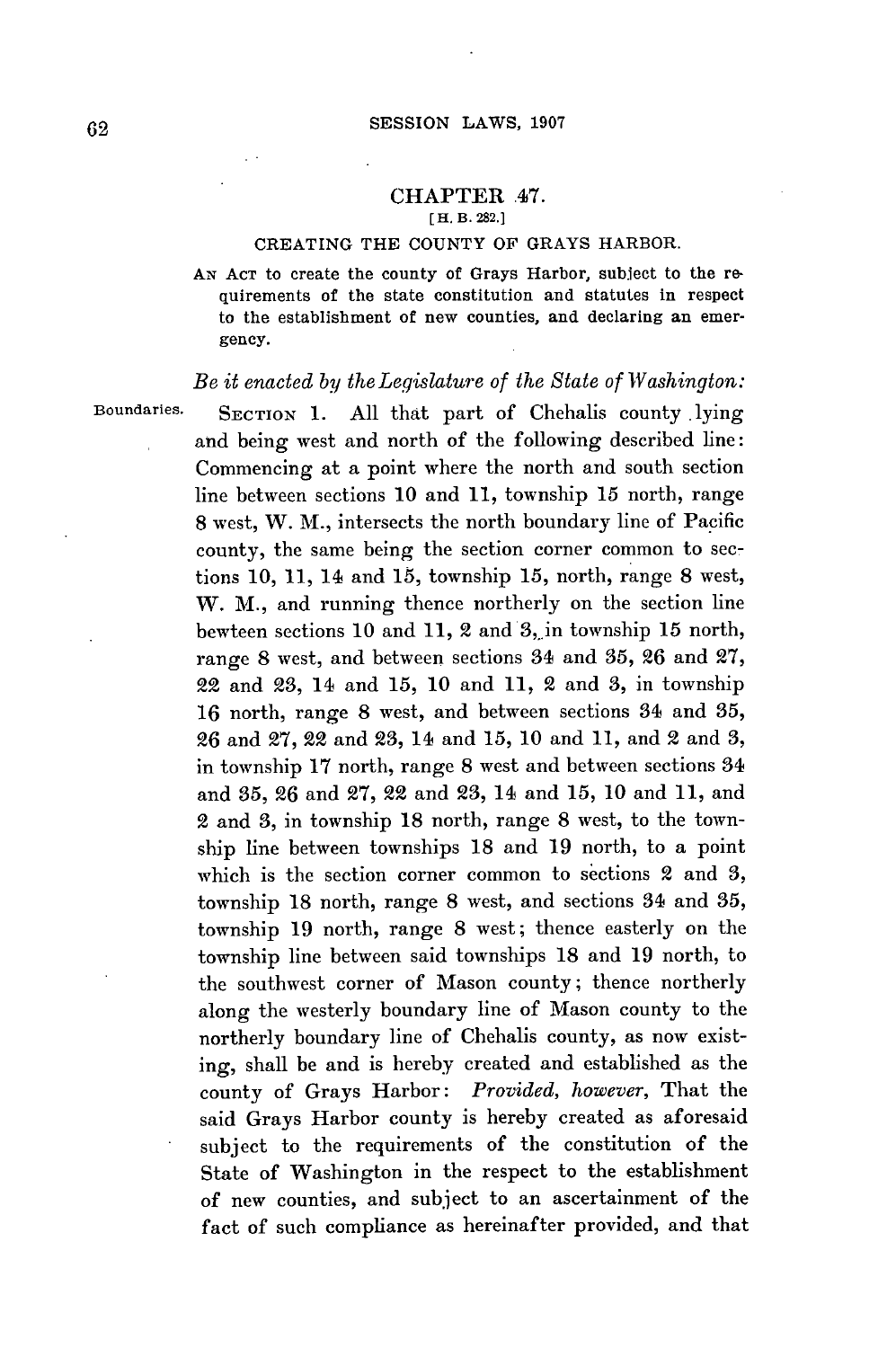the creation of Grays Harbor county hereby shall not become operative to establish said county until such compliance shall have been so had and the fact of such compliance so ascertained.

**SEC.** 2. At any time within three months after this act Petition. shall take effect any qualified voter living in the portion of Chehalis county embraced within the boundaries of Grays Harbor county, **as** hereinbefore described, may present to the Governor of' the State of Washington a petition addressed to the Governor in substance: That the signers of said petition are a majority of the voters living in the portion of Chehalis county embraced within the boundaries of Grays Harbor county as defined within this act, and praying that in case it should be found that the constitutional provisions relating to the creation of new counties have been fully complied with that the county of Grays Harbor shall be deemed fully established: *Provided*, Bond. That said petition shall be accompanied **by** a good and sufficient bond to the State of Washington, to be approved **by** the Secretary of the State **q5** Washington, in the sum of one thousand dollars to cover costs of proceedings under this act, in case such county shall not be established.

SEC. 3. The Governor shall forthwith transmit said Governor to petition to the superior judge of the next nearest judicial district adjoining the judicial district in which said county of Chehalis is now situate, and the superior judge to whom said petition shall be transmitted shall within thirty days thereafter examine said petition and ascertain whether said petition bears the signature of persons living within the territory of Grays Harbor county and entitled to vote therein in number equal to a majority of the voters voting within said territory at the last preceding general election as nearly as such number of voters can be determined, and a majority in number of the voters voting at the last preceding general election shall be a sufficient requirement as to number to authorize the said judge to find the petition sufficiently signed. **If** the judge finds the petition sufficiently signed, then the said judge shall ascertain to his satisfaction, upon evidence received in open court, that the striking therefrom of the territory proposed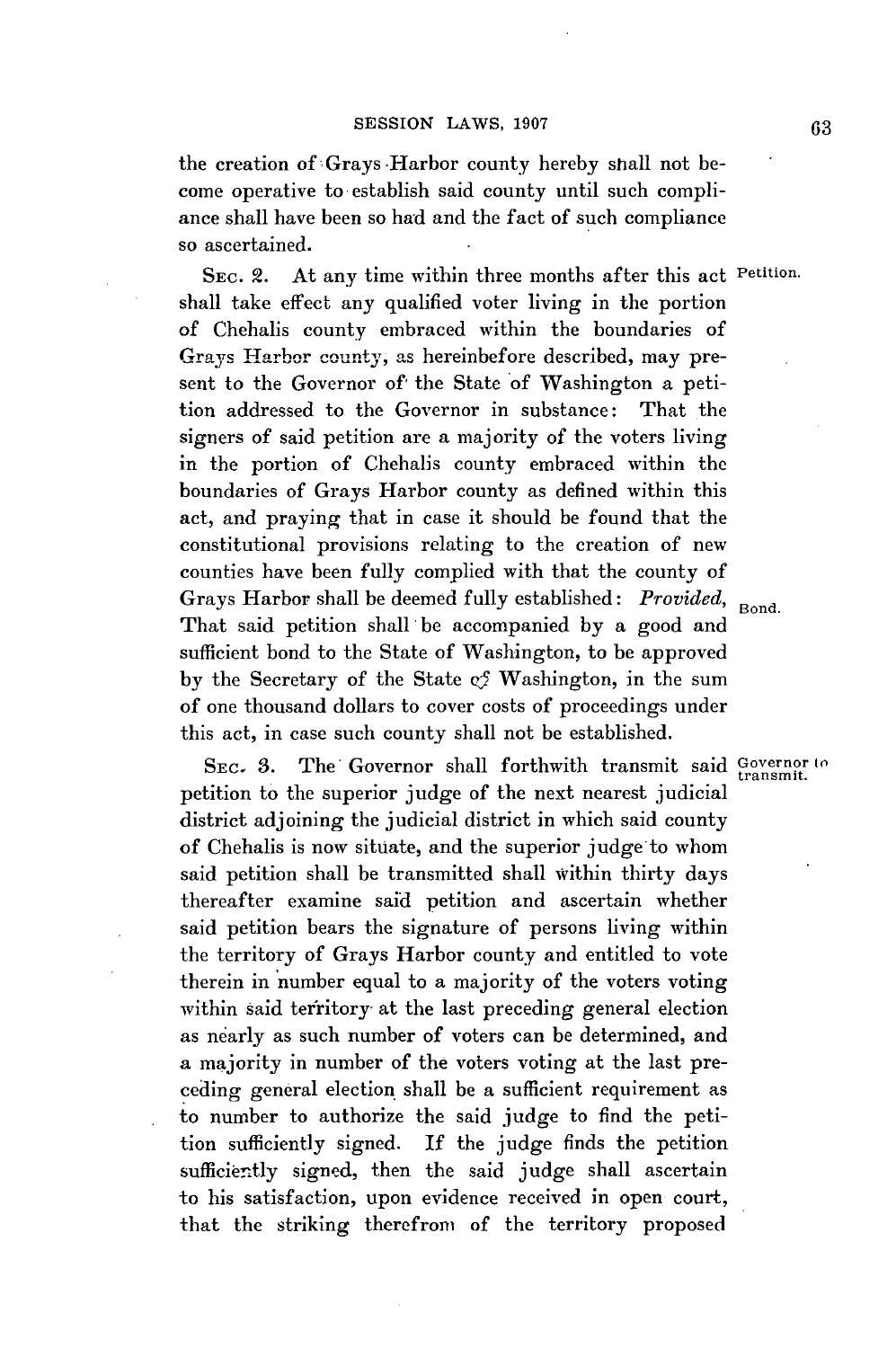to be set over unto Grays Harbor county will not reduce the remaining population of said Chehalis county to a population of less than four thousand and that such territory so proposed to be set over contains a population of two thousand- or more: *Provided, how-*Census. *ever,* That the judge may, in his discretion, appoint an elector or electors, who shall be a freeholder or freeholders residing within the territory of Grays Harbor county, to take special enumeration of the population of the county of Chehalis, or of any part thereof which he may so desire, so that it will show separately the number **of** population living in such portion thereof within the boundary of said Chehalis county. It shall be the duty of the person or persons so appointed to qualify **by** filing with such court an oath that he will make such enumeration truly and impartially and thereupon he or they shall take such enumeration and return the same verified **by** his affidavit that he believes the same to be a true and correct enumeration of such county, or as the case may be, of the portion of such county to which the same relates in such court and to file the same in such court within one month after such enumeration has been completed.

Decree. **SEc.** 4. **If** it shall be shown to the satisfaction of such judge of such superior court that there are two thousand or more inhabitants within the boundaries herein set forth for Grays Harbor county. and that there shall remain four thousand or more inhabitants in the remaining portion of Chehalis county, thereupon he shall make a decree setting forth the fact that the provisions of the constitution of the State of Washington have been complied with. Upon the filing of such decree it shall be the duty of the clerk of such court to make and transmit to the board of county commissioners of Chehalis county a certified copy thereof and also a certified copy thereof to the Governor of the state and to the Secretary of State. Proclama- SEc. 5. Immediately upon the receipt of said certified **tion.** copy of the decree of said superior court the Governor

shall make proclamation declaring the county of Grays Harbor duly established.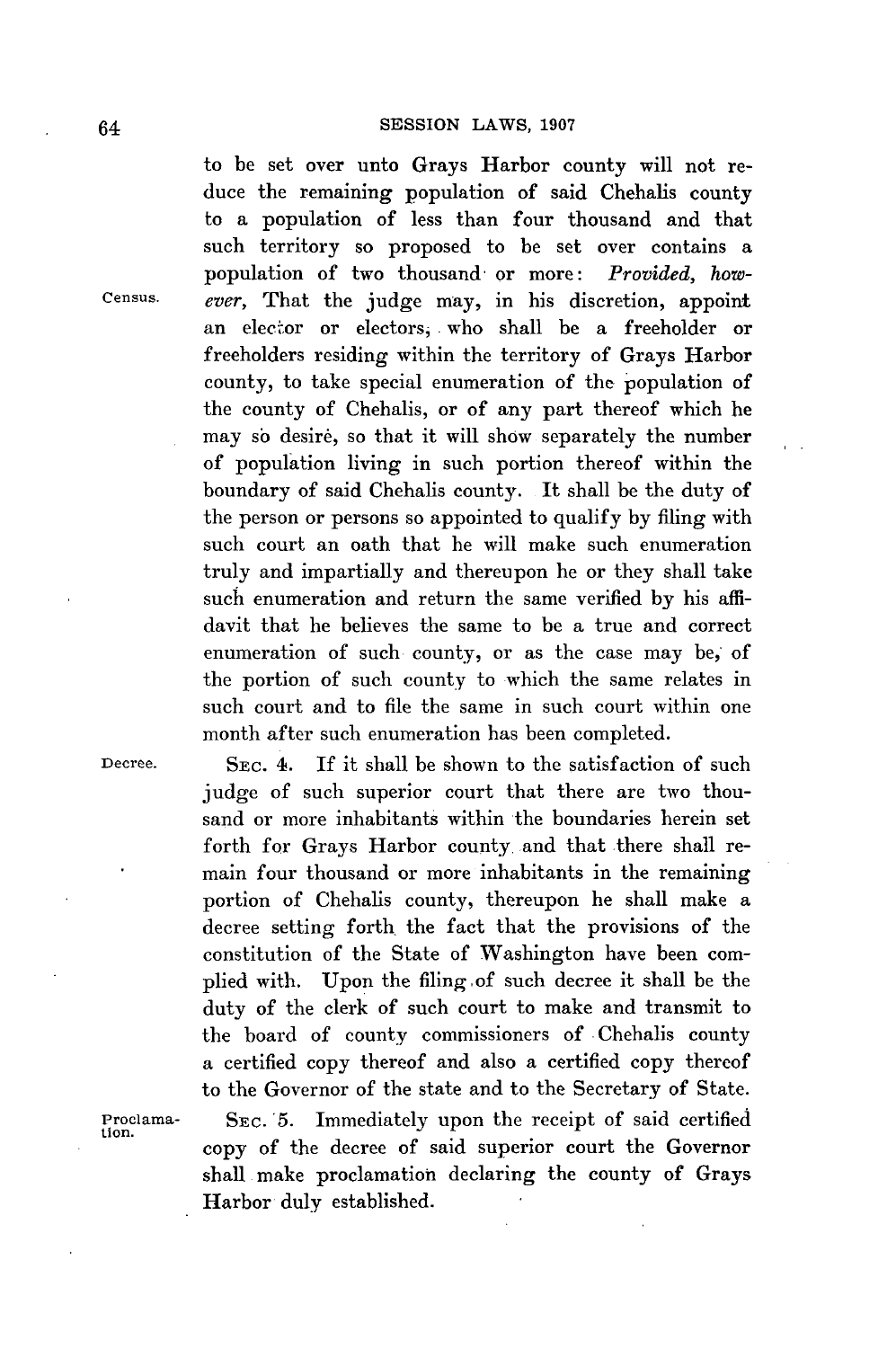SEC. 6. The county of Grays Harbor shall assume and Adjustment pay to the county of Chehalis its proportion of the bonded ness. and warrant indebtedness of the county of Chehalis in proportion that the assessed valuation of that part of Grays Harbor county lying within the boundaries of Chehalis county bears to the assessed valuation of the whole of Chehalis county before division. The adjustment of such indebtedness shall be based upon the assessment for the year **1906:** *Provided,* That in the accounting between the said counties neither county shall be charged with any debt or liability incurred in the purchase of any county property or the purchase **of** any county buildings which fall within and are retained **by** the other county: *And provided further,* That if an accounting shall show a surplus of cash in the treasury of Chehalis county over and above the amount necessary to pay off and discharge the entire bonded and warrant indebtedness of said county, the county of Chehalis shall turn over to the county of Grays Harbor such proportion of such surplus as the assessed value **of** the taxable property lying within Grays Harbor county bears to the assessed value of all taxable property included within the whole of Chehalis county before division, the assessed value to be taken from the tax rolls of **1906. All** lands owned **by** Chehalis county forfeited or deeded to it for delinquent taxes and situated within the territory comprising Grays Harbor county shall be the property of Grays Harbor county.

**SEC. 7.** The county seat of Grays Harbor county **is** Aberdeen county seat. hereby located at the city of Aberdeen and shall remain there until the same shall be removed in accordance with the provisions of law.

SEC. 8. Until otherwise classified said county of Grays Twelfth Harbor is hereby designated as belonging to the twelfth class.

SEC. 9. W. L. Adams, Waldo W. Hart and E. B. Personnel of commission-Benn, all being residents within the proposed county of Grays Harbor, shall be the first board of county commissioners of said county of Grays Harbor, and they shall hold office until the second Monday in January, **1909,**

**-5**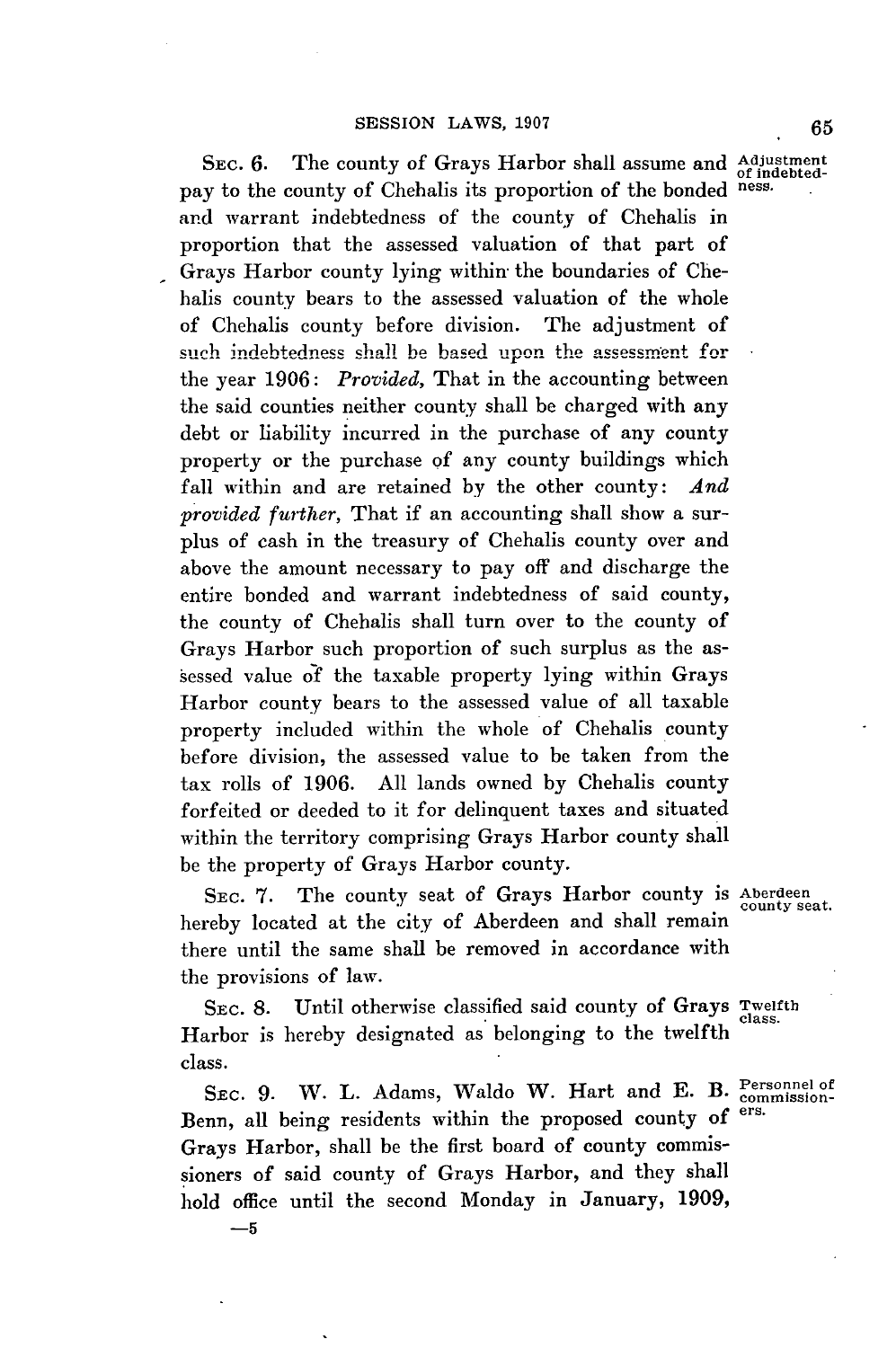and until their successors are elected and qualified, and shall meet at the county seat of said Grays Harbor county within thirty days from the date of the Governor's proclamation as hereinbefore provided and shall qualify as such county commissioners **by** filing their oath of office with the judge of the superior court, who shall approve their bonds in the manner provided **by** law; *Provided, however,* That if any of the above named commissioners shall fail to qualify within the specified time, then the Governor shall appoint a *bona fide* resident and qualified elector of Grays Harbor county to **fill** the vacancy.

Division of **SEC. 10.** Such commissioners shall divide their county into precincts, townships and districts as provided for **by** the laws then existing, making only such changes as are rendered necessary **by** the altered condition of the boundaries occasioned **by** the segregation from the original county.

Officers to **SEC. 11.** In all townships, precincts, school and road positions. districts which retain their also been derived the continuous districts which retain their old boundaries the officers thereof shall retain their respective offices in and for such new county until their respective terms of office expire, or until their successors are elected and qualified, and shall give bonds to Grays Harbor county of the same amount and in the same manner as had previously been given to the original county.

Appoint SEC. 12. Except as provided in the preceding section<br>officers. such commissioners shall be authorized and required to appoint all the county officers of the county organized under the provisions of this act and of which they are commissioners, and the officers thus appointed shall commence to hold their offices immediately upon their appointment and qualification according to law, and shall hold their office until the 2nd Monday of January, **1909,** or until their successors are elected and qualified.

Judicial SEC. **13.** The county of Grays Harbor and the county district. of Chehalis shall compose one judicial district and shall be entitled to one superior judge of the superior court in and for such judicial district, and the superior court in and for Grays Harbor county shall be held at Aberdeen in the county of Grays Harbor.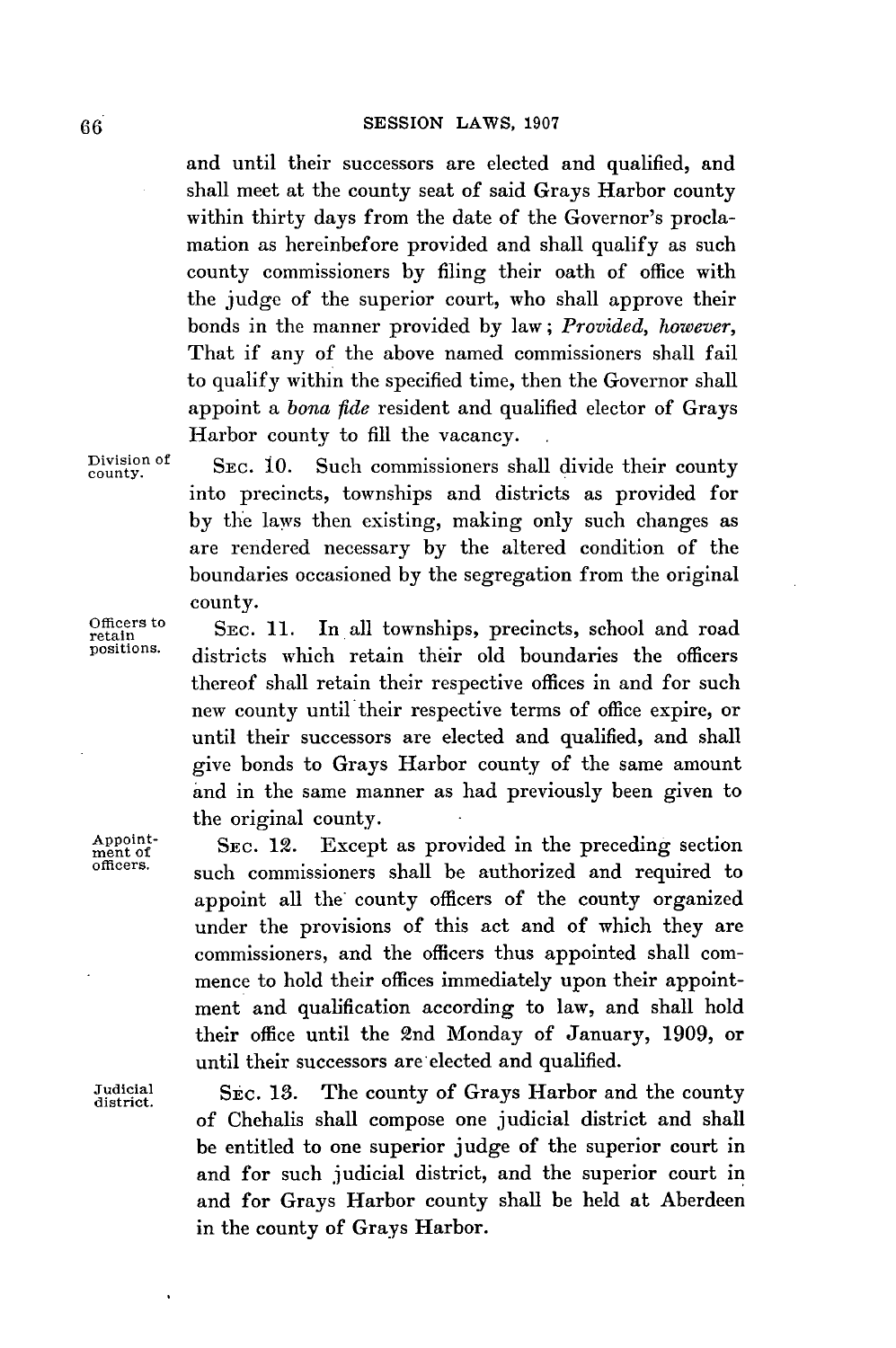SEC. 14. The board of county commissioners at a Commissionier's regular meeting held within one year from the time when districts. they shall qualify as commissioners of the county of Grays Harbor, **by** order duly entered in the minutes of their proceedings, shall divide Grays Harbor county into three commissioners districts, in the manner provided **by** law and shall designate the boundaries thereof and at the next general election in said county there shall, be elected, three commissioners, one for each of said districts, the commissioner from district No. 1 to be elected for four years and the commissioners from districts No. 2 and **3** for two years.

SEC. **15.** For the purpose of representation in the Legislative Legislature, until otherwise provided by law, the county of Grays Harbor and the county of Chehalis shall constitute the twenty-first senatorial district and shall be entitled to one Senator, and the, County of Grays Harbor shall constitute the thirtieth representative district and shall be entitled to two Representatives, and the county of Chehalis shall constitute the twenty-ninth representative district and shall be entitled to one Representative.

**SEC. 16.** Until the county of Grays Harbor is or- Jurisdiction ganized by the appointment and qualification of its officers officers. the jurisdiction of the present officers of Chehalis county shall remain in full force and effect in those portions of the territory constituting the said county of Grays Harbor lying within Chehalis county.

**SEC. 17.** Within such time as they shall be trans- Records. scribed after the Governor's proclamation, as hereinbefore provided, the county auditor of Chehalis county shall certify from the records of said county all records and all papers and documents on file in any wise affecting the title to any estate or property, real or personal, situated within the county of Grays Harbor, and the county commissioners of Grays Harbor county shall provide, at the expense of the county, proper and suitable record books to which such records shall be so transcribed, and shall transcribe said records as hereinafter provided in legible writing and said record books and papers shall be delivered to the auditor of Grays Harbor county and such' records and documents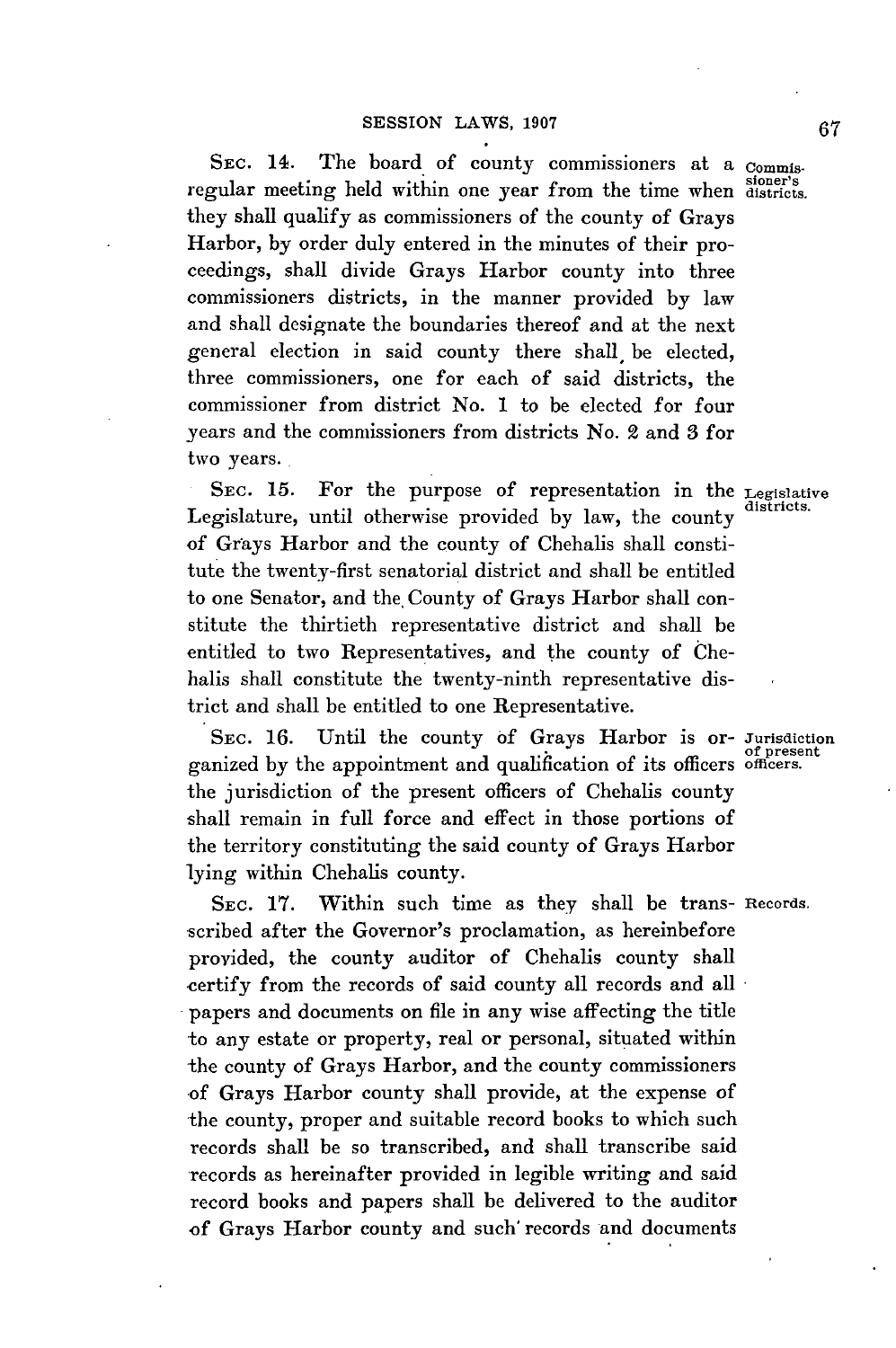so transcribed shall be accepted and received as evidence in all courts and places as if the same had been originally recorded or filed in the office of the auditor of Grays Harbor county.

Actions SEC. 18. All actions and proceedings which shall be shall be shall be shall be shall be transferred, panding in the superior count of Chebelia county at the pending in the superior court of Chehalis county at the time of the governor's proclamation hereinbefore referred to, affecting the title or possession of real estate in Grays Harbor county or in which one or all of the parties are residents of Grays Harbor county shall be transferred to the superior court of Grays Harbor county and all further proceedings had therein shall be in Grays Harbor county the same as if originally commenced in that county. **All** other proceedings, either civil or criminal, now pending in the superior court of Chehalis county shall be prosecuted to termination thereof in the superior court of Chehalis county.

Transfer of SEC. 19. All pleadings, process, documents and files in the office of the county clerk of Chehalis county affecting pending suits and proceedings to be transferred as provoided in the preceding section of this act, shall be transferred and all records therein transcribed as hereinafter provided, and certified **by** the county clerk of Chehalis county and transmitted to the county clerk of Grays Harbor county after such clerk shall have entered upon the duties of said office.

Instruments SEC. 20. All records, papers and documents of record title to b-e transcribed. or on file in the office of the county clerk, county auditor and all other officers of Chehalis county in any wise affecting the title or possession of real estate or other property in Grays Harbor county and required to be transcribed and transmitted to the county clerk, county auditor or other officer of Grays Harbor county **by** such person or persons as may be employed **by** the county of Grays Harbor for that purpose under the certificates of the county clerk, county auditor and other officers of Chehalis county and said records and documents when so transcribed and transferred shall be received as evidence in all courts and places as if originally recorded or filed, as the case may be, in the county of Grays Harbor.